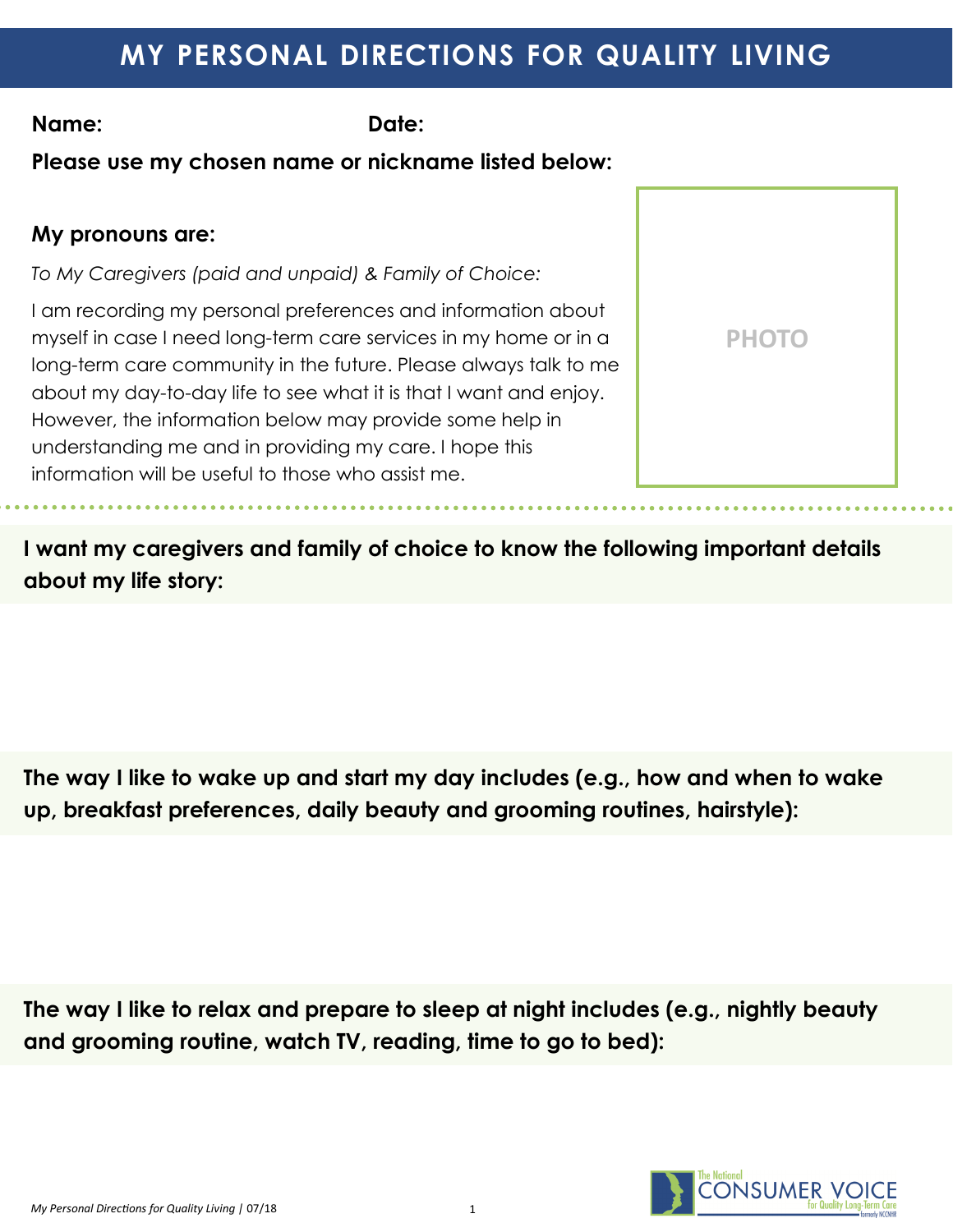**Clothing I like to wear for daily use, casual attire, special occasions, sleepwear, etc.:**

**Activities and special events I enjoy (e.g., hobbies, exercise, community events):**

**Things that I would like to have in my room:**

**Foods that I enjoy:**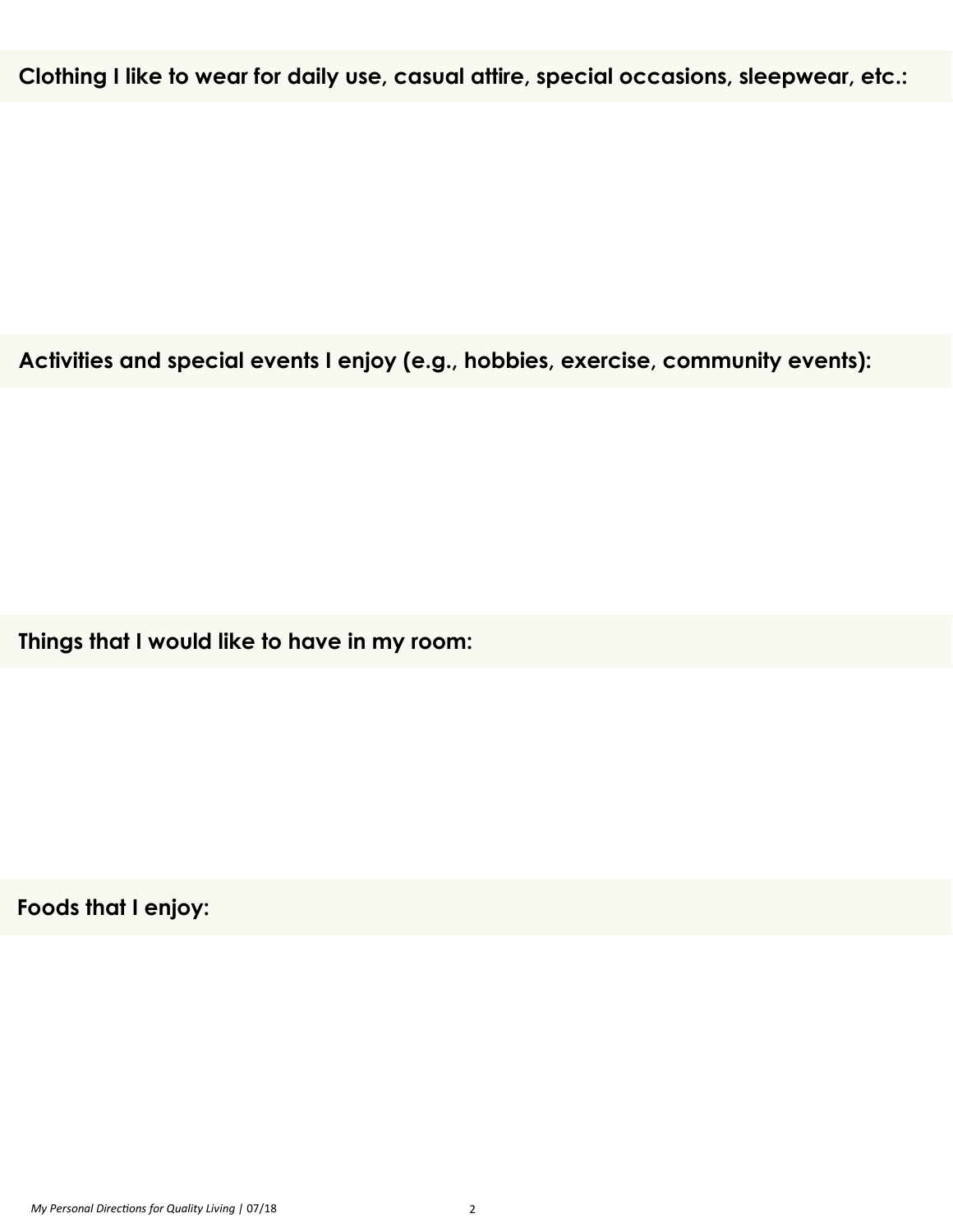**I become anxious when:**

**Things that calm or soothe me:**

**Things that make me laugh:**